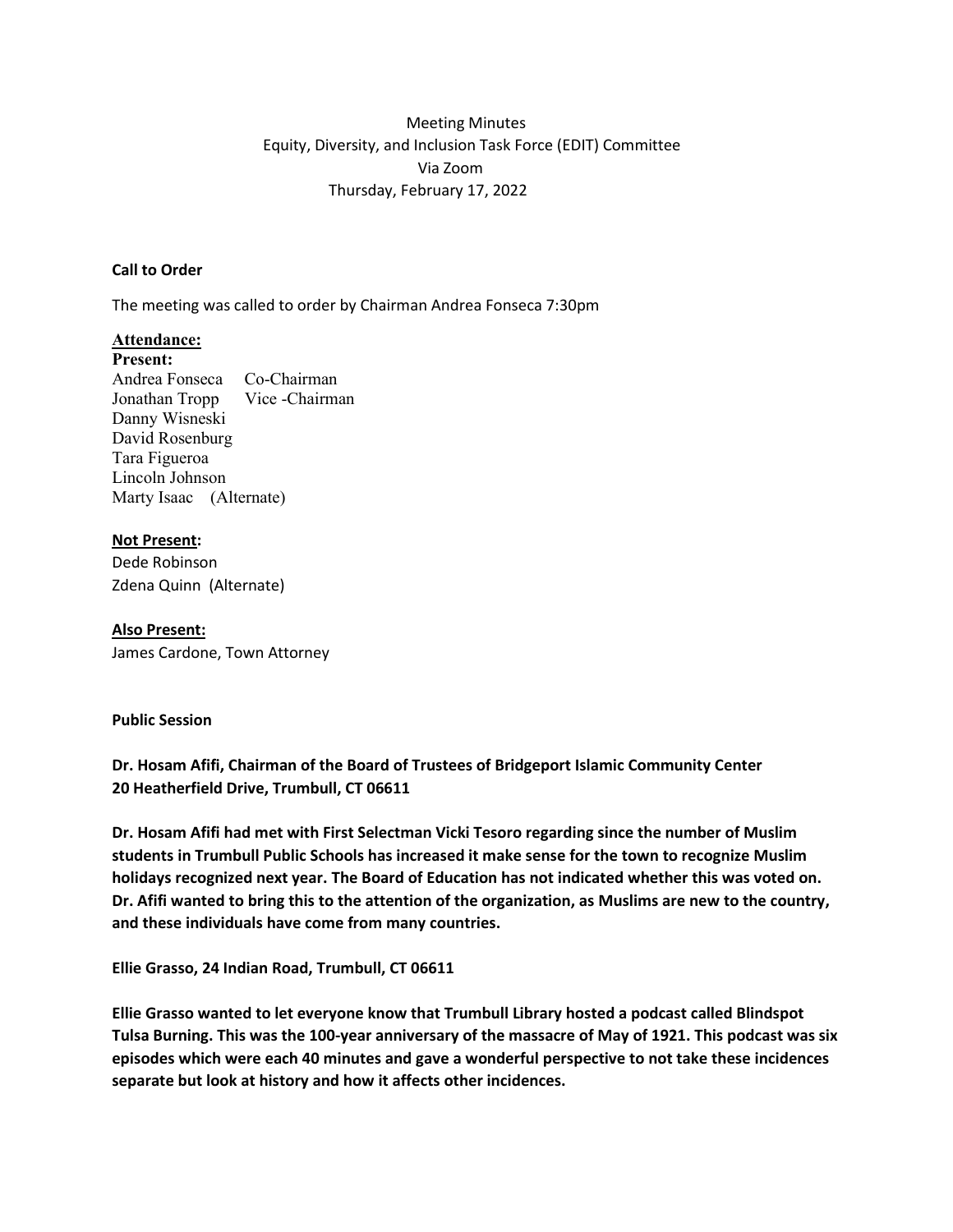#### **Public Correspondence:**

#### **Email from Ellie Grasso**

**Ms. Epstein wanted the group members and all members of the public that did not know that the Trumbull Library hosted a podcast called Blindspot Tulsa Burning as it is important to reflect the past to learn from this matter.** 

### **Email from Janet Epstein**

**Ms. Epstein wanted the group members to know how important EDIT's agenda is to the community and allows for a forum where individual can address all concerns. She also wanted to know how many individuals from the public attended the Public Forum.** 

### **Email from Dr. Afifi**

**Dr. Afifi wanted the group members to be aware that he is trying to get the Trumbull Public School System to recognize two Muslim holidays a year as the there are many Muslim students that attend Trumbull Public Schools.** 

**Mr. Tropp indicated that he thought that all group members should receive the minutes in real time . Mr. Isaac indicated that any group member should have the ability to respond to any emails from the public. Mr. Hayes stated that he will send all email correspondence to each of the group members. Ms. Figueroa indicated that that the minutes from the previous meeting** 

## **Approval of Minutes**

## December 16, 2021

Mr. Tropp MOVED to approve the December  $16<sup>th</sup>$ , second by Mr. Isaac with no objections approving said motion. The minutes were approved unanimously by all members which included alternate members.

## January 13, 2022

Mr. Tropp MOVED to table consideration of the January  $13<sup>th</sup>$ , seconded by Mr. Wisneski with no objection approving said motion. The minutes were approved unanimously by all members which included alternate members.

## January 20, 2022

Mr. Tropp MOVED to table consideration of the January 20<sup>th</sup>, seconded by Mr. Wisneski with no objection approving said motion. The minutes were approved unanimously by all members which included alternate members.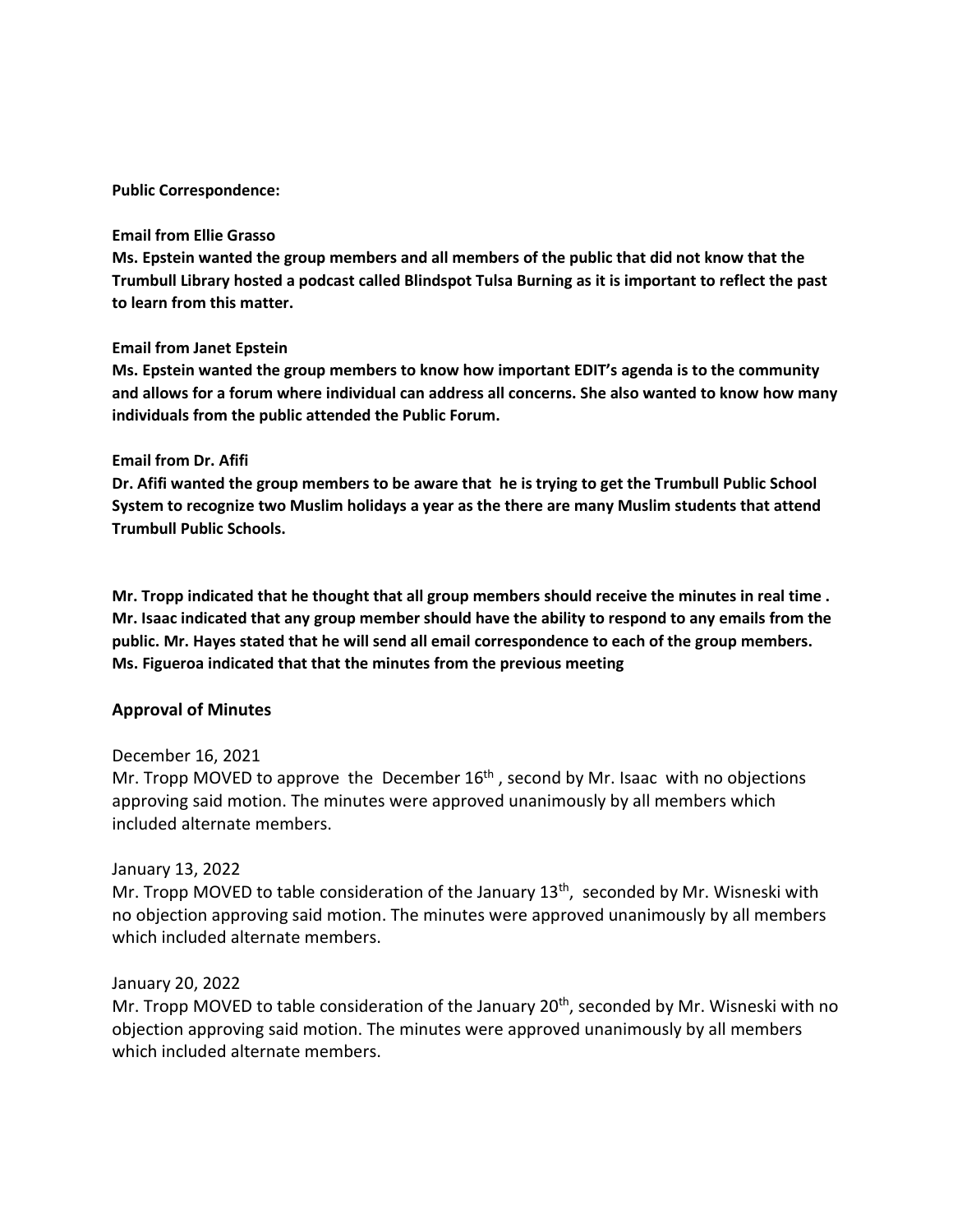# Guest Speakers:

Danielle Haniph, Student at St. Joseph's High School in Trumbull Trumbull Sources One Feather Mural Project . When the mural is finished it will resemble a bird with outstretched wings. Danielle compared Trumbull residents to birds as they are individuals, but only together can the members of the Trumbull community soar as one, which is the theme of the projects. When the children finished with their projects feedback is given to each child. There will be two murals or birds that will be displayed in April at a kiosk in the Trumbull Nature Arts Center and the Trumbull Public Library.

Sheryl Baumann, Director of the Trumbull Nature and Arts Center Danielle came to the Trumbull Nature and Arts Center which financed this project. Ms. Baumann stated that the organization's goal is to be very inclusive. Every summer one hundred students are brought to the Trumbull Nature Arts Center This project really stands for the idea of diversity first event will during Earth Week on Saturday April 16<sup>th</sup> Family Nature Fun at Trumbull Nature and Arts Center the first mural will be unveiled as well as the opening of a butterfly garden. This event is open to the public and admission is free. The following Saturday April 23<sup>rd</sup> the second mural will be unveiled at the main library in Trumbull. The Office of Economic Community Development is sponsoring this event. There will also be reading of a children book called Maybe Something Beautiful, which explores inclusivity and diversity.

Ms. Figueroa inquired whether EDIT could advertise events of Trumbull Nature and Arts Center through social media. Ms. Baumann was very receptive to this and stated that she already has printed about four thousand fliers and are very encouraged that EDIT would like to promote the organization's events.

Mr. Isaac believes that representatives from the Trumbull Police Department should have attended this meeting as it is a community concern and for group members to learn more about procedure.

# Ms. Figueroa

As per Town Attorney James Cardone, the minutes will reflect the Police Commissioner interview submitted by Ms. Figueroa and the Economic Development Report submitted by Mr. Wisneski earlier last year.